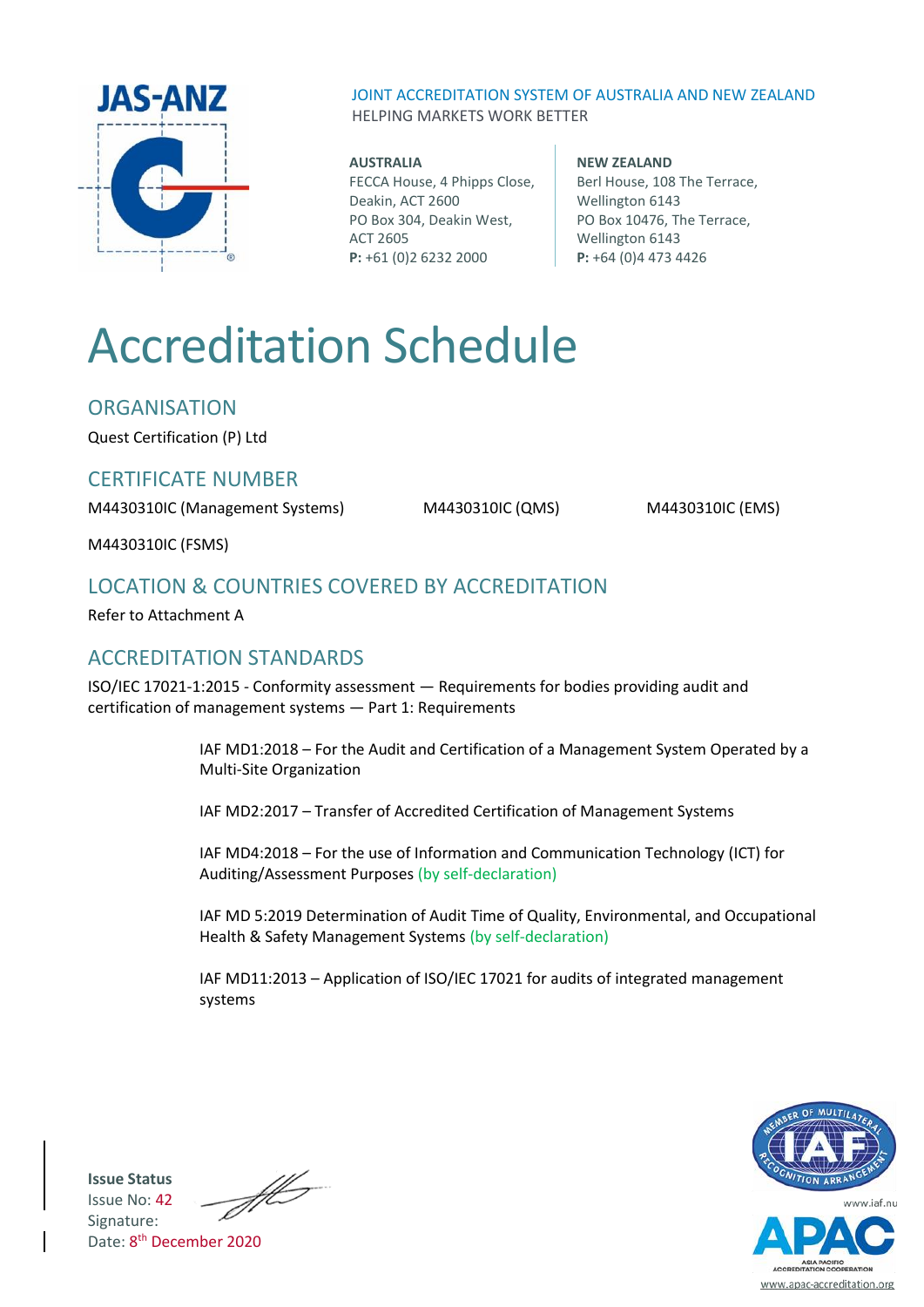# SCOPE OF ACCREDITATION

# MANAGEMENT SYSTEMS SCHEMES

### 1. Food Safety Management Systems Scheme (FSMS)

#### Scheme requirements

ISO/TS 22003:2013 - Food safety management systems - Requirements for bodies providing audit and certification of food safety management systems

#### Certification standard

- ISO 22000:2005 Food safety management systems Requirements for any organization in the food chain
- ISO 22000:2018 Food safety management systems Requirements for any organization in the food chain (by self-declaration)

#### FSMS Scope

ISO/TS 22003:2013 Annex A – Classification of Food Chain Categories Table A.1 - Food chain categories:

| <b>Category</b> | <b>Category Description</b> |
|-----------------|-----------------------------|
|                 | <b>Food Manufacturing</b>   |
|                 | Catering                    |
|                 | Distribution                |

# 2. Occupational Health and Safety System Scheme (OHS)

#### Scheme Requirements

JAS-ANZ Procedure 02, Part 1 Issue 3 - General requirements for bodies operating assessment and certification of occupational health and safety management systems (OH&S). Based on ISO/IEC 17021:2011.

#### Certification Standard

OHSAS 18001: 2007 – Occupational health and safety management systems – Requirements

**Quest Page 2 of 9** Signature: Date: 8<sup>th</sup> December 2020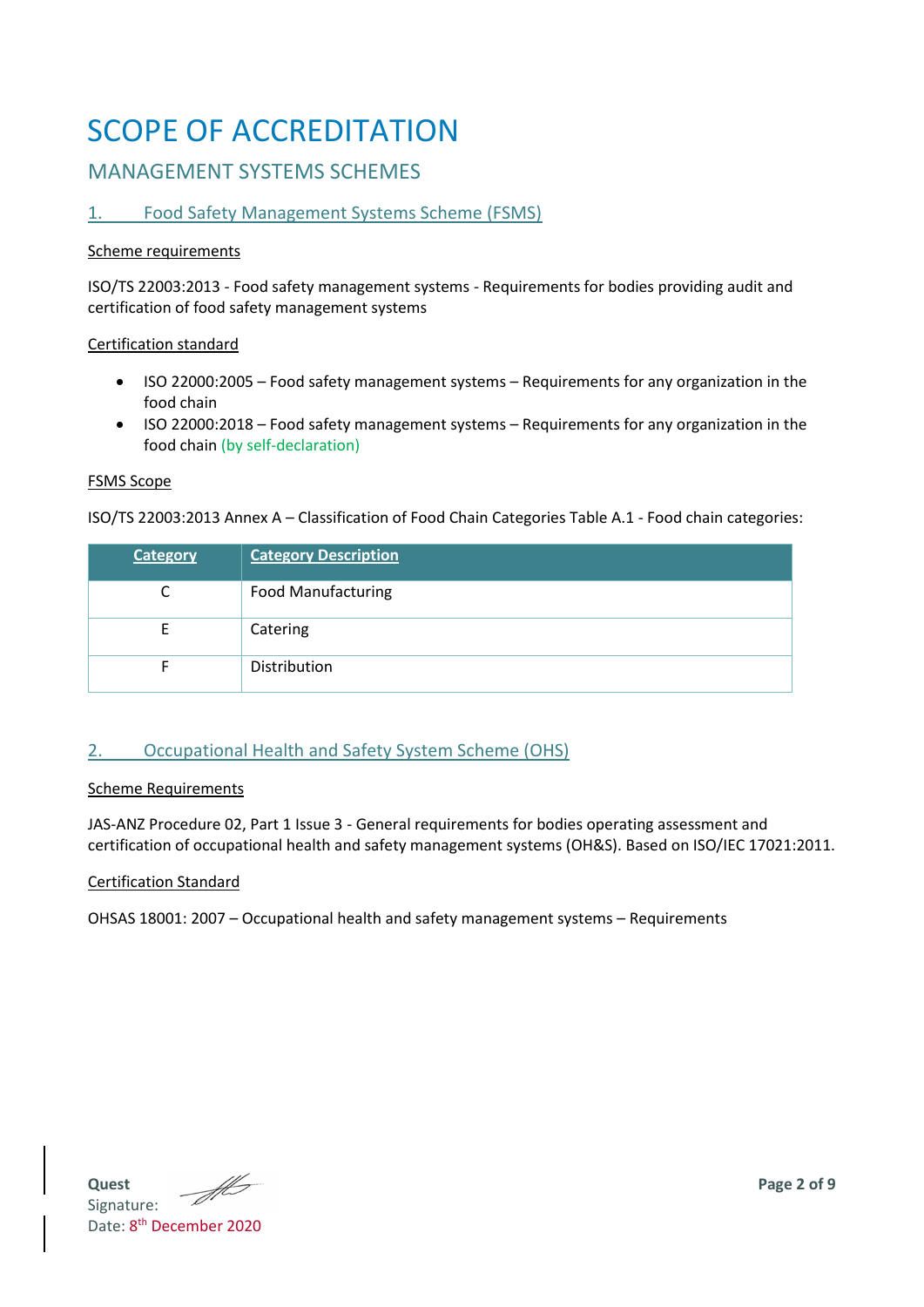#### 3. Quality Management Systems Scheme (QMS)

#### Scheme Requirements

ISO/IEC 17021-3:2017 - Conformity assessment -- Requirements for bodies providing audit and certification of management systems -- Part 3: Competence requirements for auditing and certification of quality management systems.

#### Certification Standards

ISO 9001:2015 – Quality management systems – Requirements

#### 4. Environmental Management Systems Scheme (EMS)

#### Scheme Requirements

ISO/IEC 17021-2:2016 - Conformity assessment - Requirements for bodies providing audit and certification of management systems - Part 2: Competence requirements for auditing and certification of environmental management systems**.**

#### Certification Standards

ISO 14001:2015 – Environmental management systems – Requirements with guidance for use.

#### 5. Occupational Health and Safety Management System (OH-SMS)

#### Scheme Requirements

IAF MD22:2019 – Application of ISO/IEC 17021-1 for the Certification of Occupational Health and Safety Management Systems (OH&SMS) (by self-declaration)

ISO/IEC TS 17021-10:2018 - Conformity assessment - Requirements for bodies providing audit and certification of management systems - Part 10: Competence requirements for auditing and certification of occupational health and safety management systems

#### Certification Standards

- ISO 45001:2018 Occupational health and safety management systems Requirements with guidance for use;
- OHSAS 18001:2007 Occupational health and safety management systems Requirements

**Quest Page 3 of 9**<br>Signature: **Page 3** of 9 Signature: Date: 8<sup>th</sup> December 2020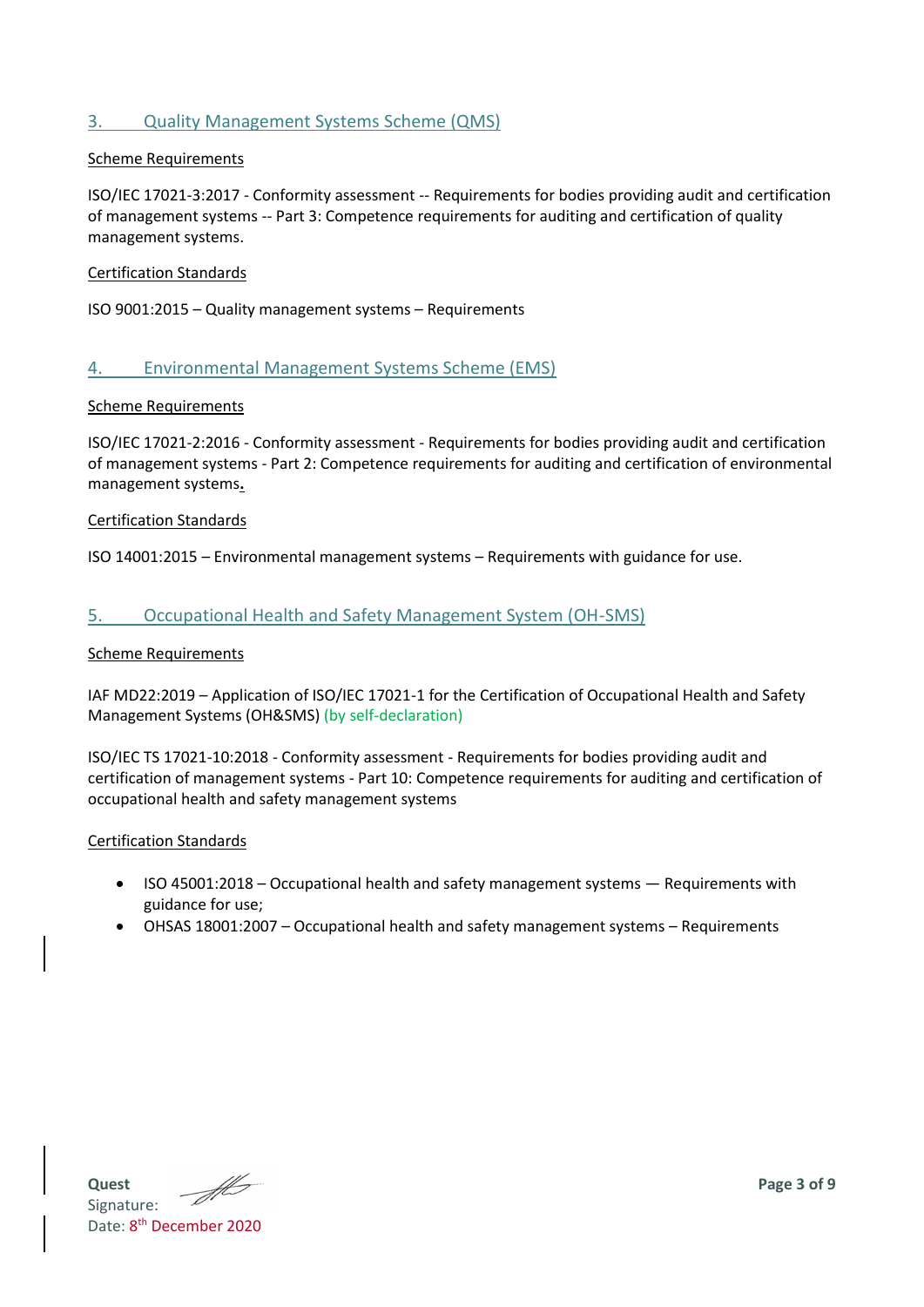## 11. Energy Management Systems (EnMS)

#### Scheme Requirements

ISO 50003:2014 - Energy Management Systems. Requirements for bodies providing audit and certification of energy management systems.

#### Certification Standard

ISO 50001:2018 Energy management systems – Requirements with guidance for use

#### ISO 50003:2014, Table 2 – Technical areas

- Industry light to medium
- Industry heavy
- Buildings
- Building Complexes
- **Transport**
- Mining
- **Agriculture**
- Energy Supply

**Quest Page 4** of 9 Signature: Date: 8<sup>th</sup> December 2020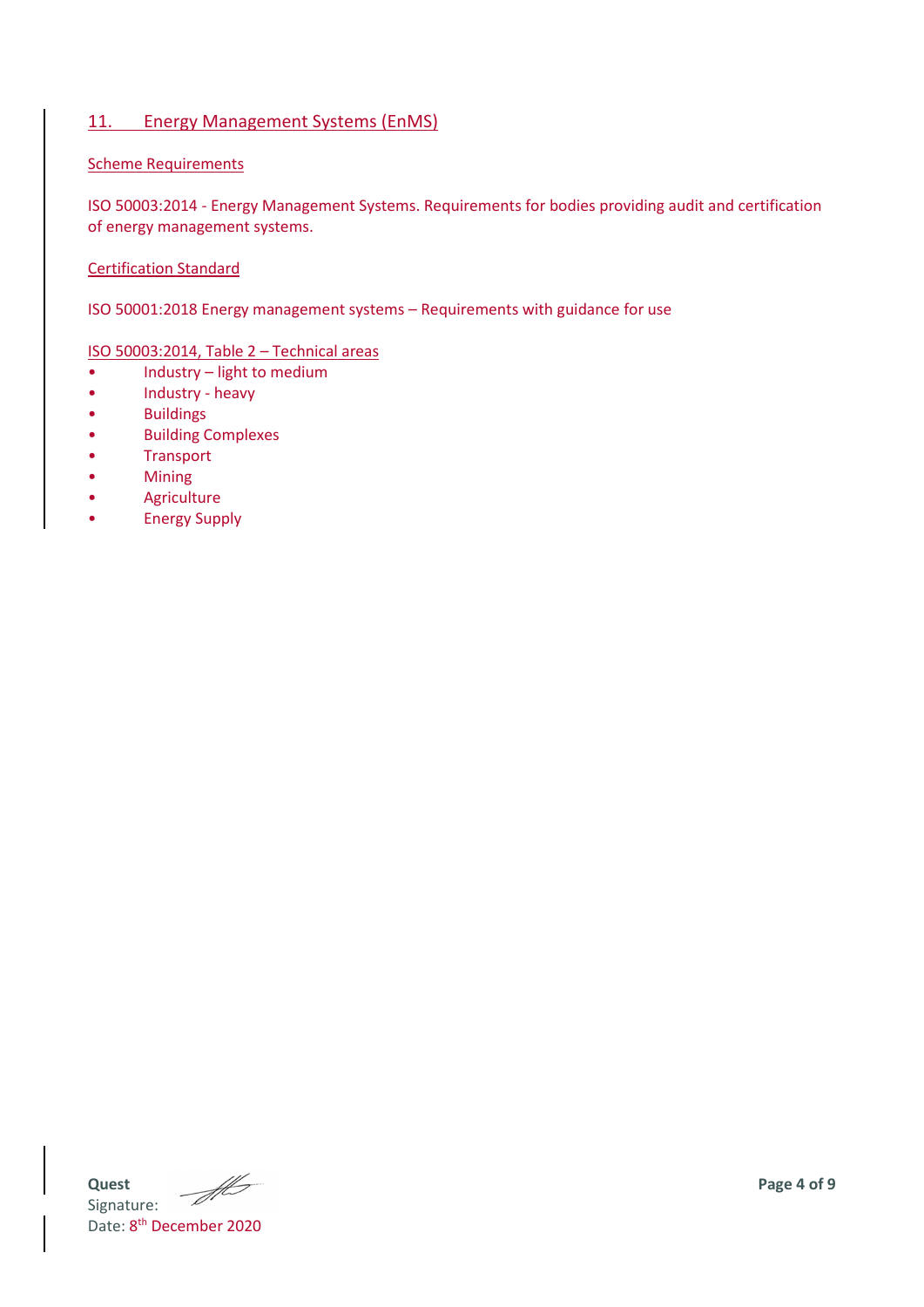| <b>ANZSIC Codes 2006</b>                                   | <b>QMS</b>       | <b>EMS</b>         | <b>OHS</b>                | <b>OH-SMS</b>             |
|------------------------------------------------------------|------------------|--------------------|---------------------------|---------------------------|
| <b>11 Food Product Manufacturing</b>                       | X                | X                  | X                         | X                         |
| 12 Beverage and Tobacco Product Manufacturing              | X                | X                  | X                         | $\mathsf{x}$              |
| 13 Textile, Leather, Clothing and Footwear Manufacturing   | X                | $\boldsymbol{x}$   | X                         | $\boldsymbol{\mathsf{X}}$ |
| <b>14 Wood Product Manufacturing</b>                       | X                | X                  | X                         | X                         |
| 15 Pulp, Paper and Converted Paper Product Manufacturing   | X                | X                  | X                         | $\boldsymbol{X}$          |
| 16 Printing (including the Reproduction of Recorded Media) | X                | X                  | X                         | X                         |
| 17 Petroleum and Coal Product Manufacturing                | X                | X                  | X                         | $\boldsymbol{X}$          |
| 18 Basic Chemical and Chemical Product Manufacturing       | X                | $\pmb{\mathsf{x}}$ | X                         | $\boldsymbol{\mathsf{X}}$ |
| 19 Polymer Product and Rubber Product Manufacturing        | $\boldsymbol{x}$ | $\pmb{\mathsf{X}}$ | X                         | X                         |
| 20 Non-Metallic Mineral Product Manufacturing              | X                | $\pmb{\mathsf{x}}$ | X                         | X                         |
| 21 Primary Metal and Metal Product Manufacturing           | X                | X                  | X                         | X                         |
| 22 Fabricated Metal Product Manufacturing                  | X                | $\pmb{\mathsf{x}}$ | X                         | X                         |
| 23 Transport Equipment Manufacturing                       | X                | X                  | X                         | $\boldsymbol{X}$          |
| 24 Machinery and Equipment Manufacturing                   | X                | $\pmb{\mathsf{x}}$ | $\boldsymbol{\mathsf{x}}$ | X                         |
| 25 Furniture and Other Manufacturing                       | X                | $\pmb{\mathsf{X}}$ | X                         |                           |
| <b>26 Electricity Supply</b>                               | X                | X                  | $\pmb{\mathsf{X}}$        | $\boldsymbol{\mathsf{x}}$ |
| 27 Gas Supply                                              | X                | $\pmb{\mathsf{X}}$ | $\boldsymbol{x}$          | $\pmb{\mathsf{X}}$        |
| 28 Water Supply, Sewerage and Drainage Services            | X                | X                  | $\boldsymbol{\mathsf{x}}$ | X                         |
| 29 Waste Collection, Treatment and Disposal Services       | $\boldsymbol{x}$ | $\pmb{\mathsf{X}}$ | $\boldsymbol{x}$          | $\boldsymbol{\mathsf{X}}$ |
| <b>30 Building Construction</b>                            | X                | X                  | X                         | $\pmb{\mathsf{X}}$        |
| 31 Heavy and Civil Engineering Construction                | X                | $\pmb{\mathsf{X}}$ | $\pmb{\mathsf{X}}$        | X                         |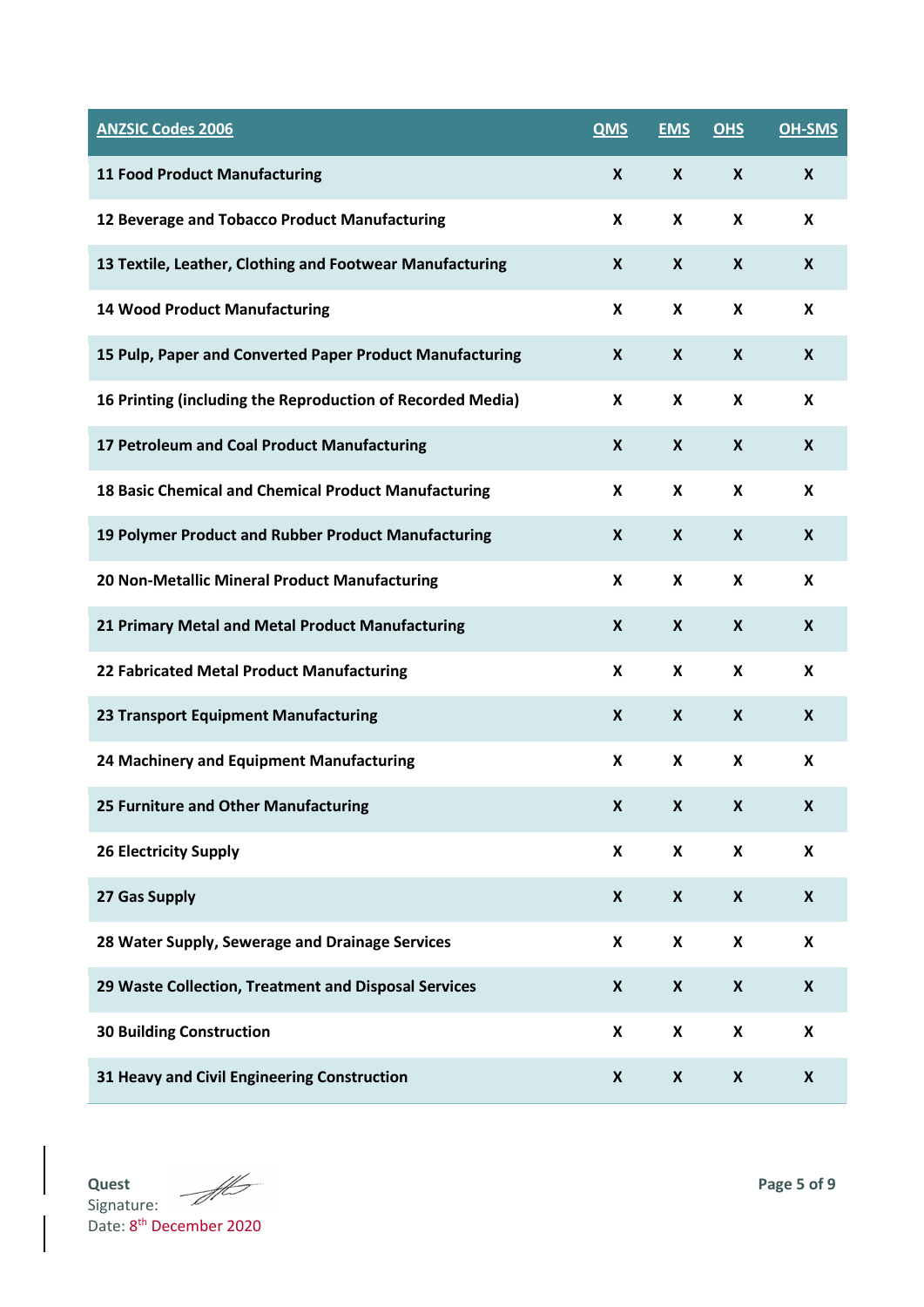| <b>ANZSIC Codes 2006</b>                                                           | <b>QMS</b>       | <b>EMS</b>                | OHS                       | <b>OH-SMS</b>             |
|------------------------------------------------------------------------------------|------------------|---------------------------|---------------------------|---------------------------|
| <b>32 Construction Services</b>                                                    | X                | X                         | $\boldsymbol{\mathsf{X}}$ | X                         |
| <b>33 Basic Material Wholesaling</b>                                               | X                | X                         | X                         | X                         |
| 34 Machinery and Equipment Wholesaling                                             | X                | X                         | X                         | X                         |
| 35 Motor Vehicle and Motor Vehicle Parts Wholesaling                               | X                | X                         | X                         | X                         |
| 36 Grocery, Liquor and Tobacco Product Wholesaling                                 | X                | X                         | X                         | X                         |
| 37 Other Goods Wholesaling                                                         | X                | X                         | $\boldsymbol{X}$          | X                         |
| <b>38 Commission-Based Wholesaling</b>                                             | X                | X                         | X                         | $\boldsymbol{\mathsf{X}}$ |
| 39 Motor Vehicle and Motor Vehicle Parts Retailing                                 | X                | X                         | $\boldsymbol{X}$          | X                         |
| <b>40 Fuel Retailing</b>                                                           | X                | X                         | X                         | $\mathsf{x}$              |
| <b>41 Food Retailing</b>                                                           | $\boldsymbol{x}$ | $\boldsymbol{X}$          | X                         | $\boldsymbol{X}$          |
| 42 Other Store-Based Retailing                                                     | X                | X                         | X                         | X                         |
| 43 Non-Store Retailing and Retail Commission-Based Buying and/or<br><b>Selling</b> | X                | $\boldsymbol{\mathsf{X}}$ | X                         | X                         |
| <b>44 Accommodation</b>                                                            | X                | X                         | X                         | X                         |
| <b>45 Food and Beverage Services</b>                                               | X                | $\boldsymbol{x}$          | $\boldsymbol{X}$          | X                         |
| <b>46 Road Transport</b>                                                           | X                | $\boldsymbol{\mathsf{X}}$ | $\boldsymbol{\mathsf{x}}$ | $\boldsymbol{\mathsf{X}}$ |
| <b>47 Rail Transport</b>                                                           | $\boldsymbol{x}$ | $\boldsymbol{X}$          | $\boldsymbol{x}$          | $\boldsymbol{X}$          |
| <b>48 Water Transport</b>                                                          | X                | X                         | $\boldsymbol{\mathsf{x}}$ | X                         |
| 49 Air and Space Transport                                                         | X                | $\boldsymbol{X}$          | $\boldsymbol{x}$          | $\boldsymbol{X}$          |
| <b>50 Other Transport</b>                                                          | X                | X                         | $\boldsymbol{\mathsf{x}}$ | X                         |
| 51 Postal and Courier Pick-Up and Delivery Services                                | $\boldsymbol{x}$ | $\boldsymbol{X}$          | $\boldsymbol{x}$          | $\boldsymbol{X}$          |
| <b>52 Transport Support Services</b>                                               | X                | X                         | X                         | X                         |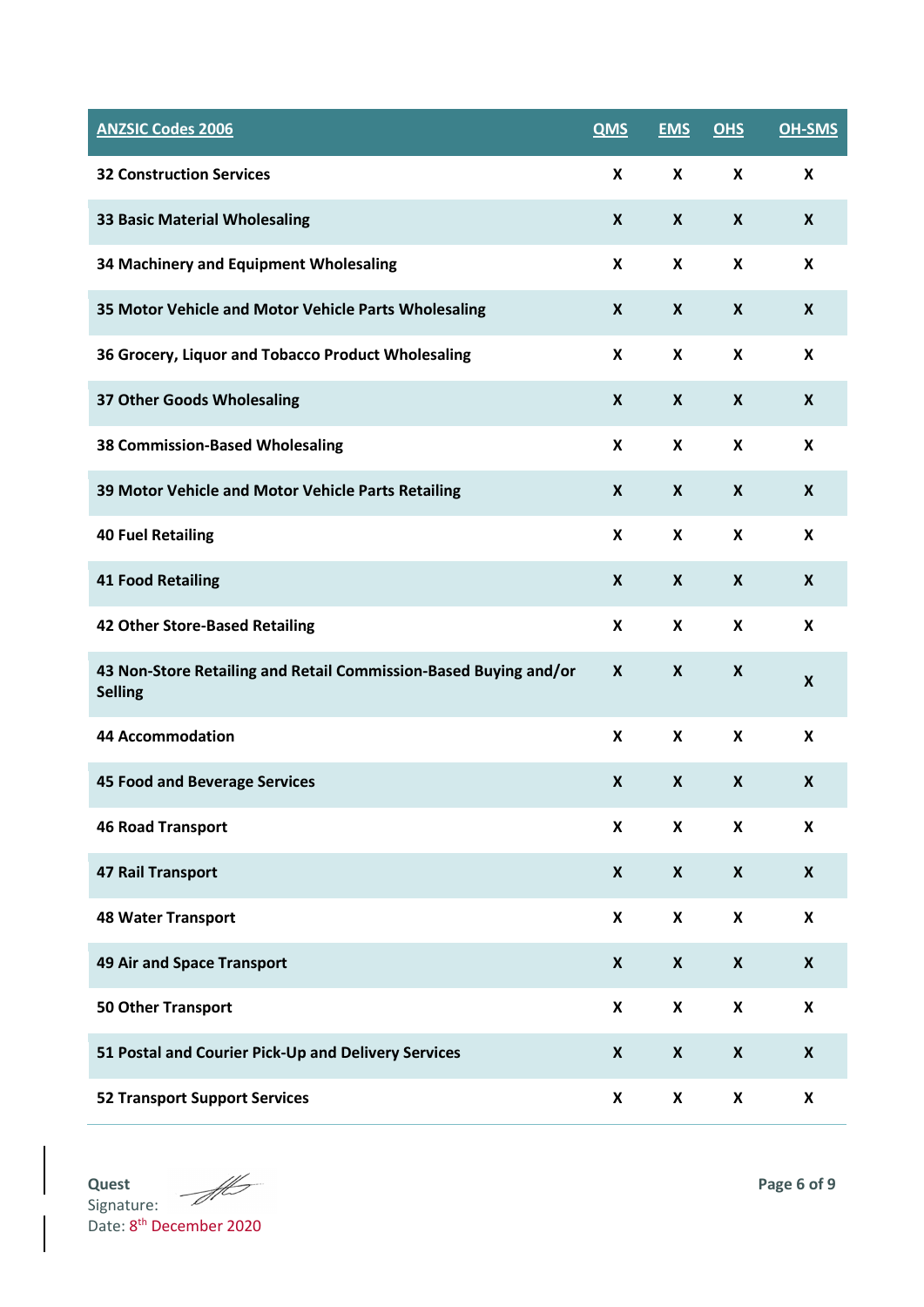| <b>ANZSIC Codes 2006</b>                                                                 | <b>QMS</b>       | <b>EMS</b>                | <b>OHS</b>                | <b>OH-SMS</b>             |
|------------------------------------------------------------------------------------------|------------------|---------------------------|---------------------------|---------------------------|
| 53 Warehousing and Storage Services                                                      | X                | X                         | $\boldsymbol{X}$          | X                         |
| 54 Publishing (except Internet and Music Publishing)                                     | X                | X                         | X                         | X                         |
| 55 Motion Picture and Sound Recording Activities                                         | $\boldsymbol{X}$ | $\boldsymbol{X}$          | X                         | $\boldsymbol{X}$          |
| 56 Broadcasting (except Internet)                                                        | X                | X                         | X                         | X                         |
| 57 Internet Publishing and Broadcasting                                                  | X                | X                         | X                         | X                         |
| <b>58 Telecommunications Services</b>                                                    | X                | X                         | X                         | X                         |
| 59 Internet Service Providers, Web Search Portals and Data<br><b>Processing Services</b> | X                | X                         | X                         | $\boldsymbol{X}$          |
| 60 Library and Other Information Services                                                | X                | X                         | X                         | X                         |
| <b>62 Finance</b>                                                                        | $\boldsymbol{X}$ | $\boldsymbol{X}$          | $\boldsymbol{X}$          | X                         |
| 63 Insurance and Superannuation Funds                                                    | X                | X                         | X                         | $\mathsf{x}$              |
| 64 Auxiliary Finance and Insurance Services                                              | $\boldsymbol{X}$ | $\boldsymbol{X}$          | X                         | X                         |
| <b>66 Rental and Hiring Services</b>                                                     | X                | X                         | X                         | X                         |
| 67 Property Operators and Real Estate Services                                           | X                | X                         | X                         | X                         |
| 69 Professional, Scientific and Technical Services                                       | X                | $\boldsymbol{\mathsf{X}}$ | $\boldsymbol{\mathsf{X}}$ | $\boldsymbol{\mathsf{X}}$ |
| 70 Computer System Design and Related Services                                           | X                | X                         | X                         | X                         |
| <b>72 Administrative Services</b>                                                        | X                | $\boldsymbol{\mathsf{X}}$ | X                         | X                         |
| 73 Building Cleaning, Pest Control and Other Support Services                            | X                | X                         | $\boldsymbol{x}$          | X                         |
| <b>75 Public Administration</b>                                                          | X                | $\boldsymbol{\mathsf{X}}$ | X                         | X                         |
| <b>76 Defence</b>                                                                        | X                | X                         | X                         | X                         |
| 77 Public Order, Safety and Regulatory Services                                          | X                | X                         | X                         | X                         |
| 80 Preschool and School Education                                                        | X                | X                         | X                         | $\boldsymbol{X}$          |

**Quest Page 7** of 9 **Page 7** of 9 Signature: Date: 8<sup>th</sup> December 2020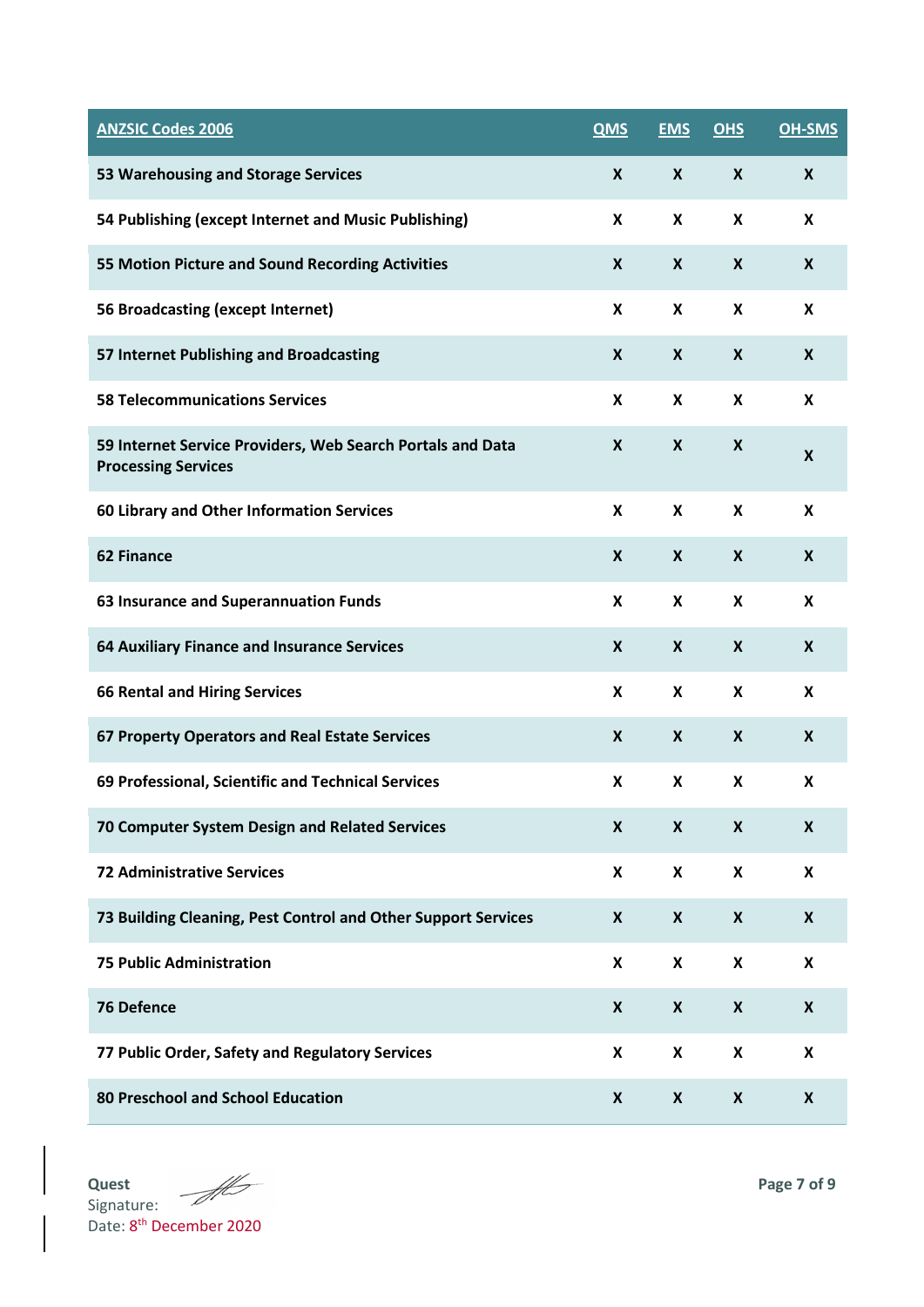| <b>ANZSIC Codes 2006</b>                                                                                                        | <b>QMS</b>       | <b>EMS</b>                | OHS                       | <b>OH-SMS</b>    |
|---------------------------------------------------------------------------------------------------------------------------------|------------------|---------------------------|---------------------------|------------------|
| <b>81 Tertiary Education</b>                                                                                                    | X                | X                         | $\boldsymbol{\mathsf{x}}$ | X                |
| 82 Adult, Community and Other Education                                                                                         | X                | $\boldsymbol{X}$          | $\boldsymbol{X}$          | $\boldsymbol{X}$ |
| 84 Hospitals                                                                                                                    | X                | X                         | X                         | X                |
| 85 Medical and Other Health Care Services                                                                                       | X                | X                         | $\boldsymbol{X}$          | $\boldsymbol{X}$ |
| <b>86 Residential Care Services</b>                                                                                             | X                | X                         | X                         | X                |
| <b>87 Social Assistance Services</b>                                                                                            | $\boldsymbol{X}$ | $\boldsymbol{X}$          | $\boldsymbol{X}$          | $\boldsymbol{X}$ |
| <b>89 Heritage Activities</b>                                                                                                   | X                | X                         | X                         | $\mathbf{x}$     |
| <b>90 Creative and Performing Arts Activities</b>                                                                               | $\boldsymbol{X}$ | $\boldsymbol{\mathsf{X}}$ | $\boldsymbol{X}$          | $\boldsymbol{X}$ |
| <b>91 Sports and Recreation Activities</b>                                                                                      | X                | X                         | X                         | X                |
| <b>92 Gambling Activities</b>                                                                                                   | X                | $\boldsymbol{\mathsf{X}}$ | $\boldsymbol{X}$          | $\boldsymbol{X}$ |
| 94 Repair and Maintenance                                                                                                       | X                | X                         | X                         | $\mathsf{x}$     |
| <b>95 Personal and Other Services</b>                                                                                           | X                | X                         | $\boldsymbol{X}$          | X                |
| 96 Private Households Employing Staff and Undifferentiated<br>Goods- and Service-Producing Activities of Households for Own Use | X                | X                         | X                         | X                |